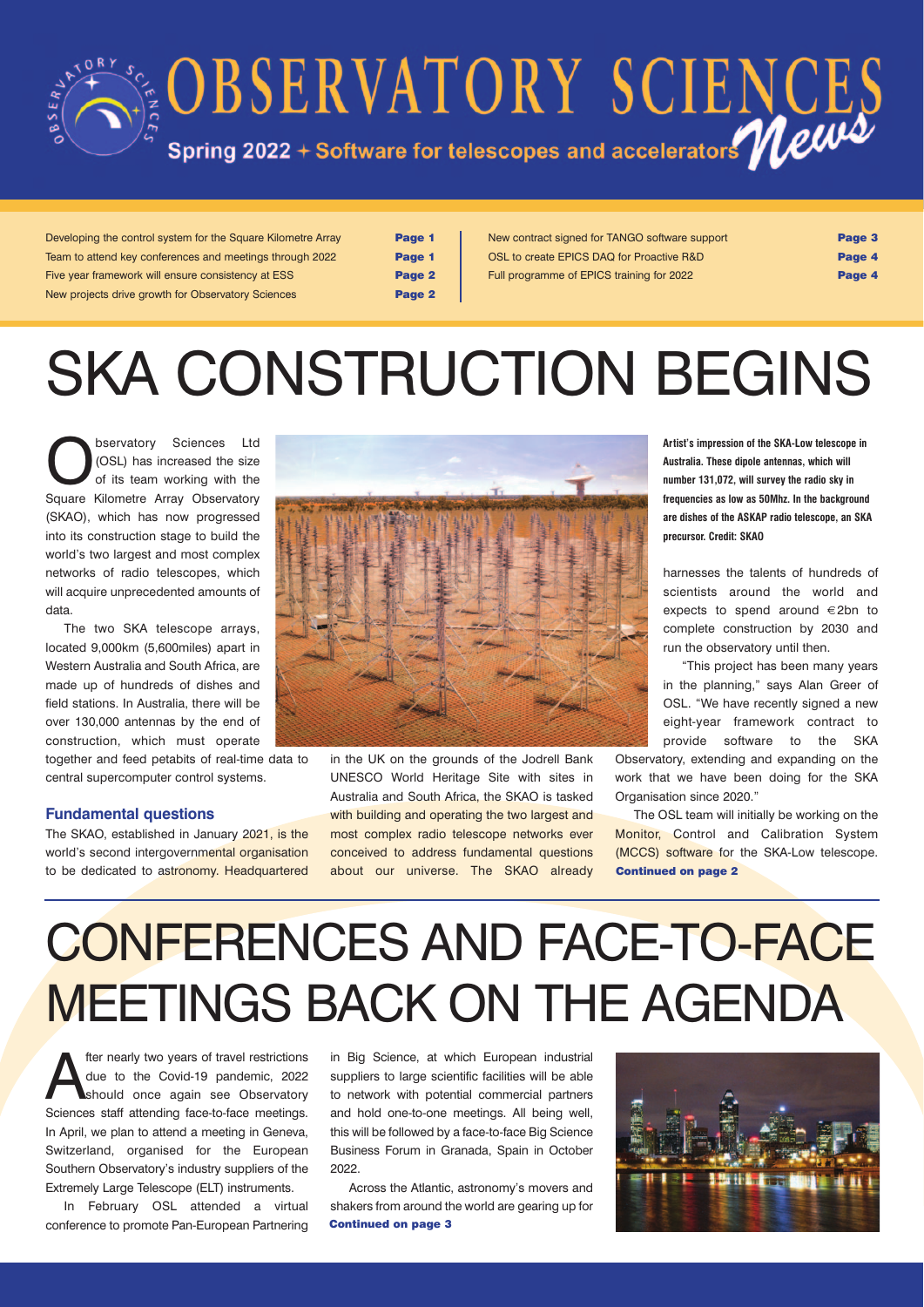# LONG-TERM SOFTWARE DEAL AS ESS PROJECT PROGRESSES

S construction of the European<br>Spallation Source (ESS) progresses, its<br>partnership with Observatory Sciences<br>has been extended and expanded through a Spallation Source (ESS) progresses, its partnership with Observatory Sciences has been extended and expanded through a new five-year framework agreement to provide software services.

When in full operation in late 2027, the ESS will be a world class science and technology infrastructure facility focused on the understanding of materials and development of new solutions for health, the environment, clean energy, IT and more. It is based around the most powerful linear proton accelerator ever

built, a five-tonne, helium-cooled tungsten target wheel, 15 neutron instruments and a suite of laboratories in Lund, Sweden. All of this is done in close collaboration with a supercomputing data management and software development centre in Copenhagen, Denmark.

This 13-nation European project was first mooted over 20 years ago and once on-stream, two to three thousand guest researchers will carry out experiments at ESS each year. Most of the users will be based at European universities and institutes, although there is a commitment

### NEW PROJECTS DRIVE GROWTH

2022 looks set to be the busiest year yet<br>in the two-and-a-half decade history of<br>Observatory Sciences, and the<br>company plans to expand accordingly Philip 022 looks set to be the busiest year yet in the two-and-a-half decade history of company plans to expand accordingly. Philip Taylor, one of the founding directors, says: "We have doubled in size over the last five years, are recruiting new members of staff each year and are actively seeking more, as major projects are quickly ramping up.

"We also have several new clients coming on stream. In parallel we have just been awarded a Growth Grant from local government, to support our expansion."

To further its development, OSL has announced that it has been accredited to ISO 9001:2015, the most up-to-date and widely

recognised international standard for quality management systems. Previously accredited to ISO 9001:2000, OSL knows that good management systems are at the heart of all successful Big Science projects.

OSL was founded in 1998 by five scientists from the UK's Royal Greenwich Observatory, who recognised the need for a responsive and flexible company that could efficiently meet the software needs of big science facilities. Since then it has worked on major scientific projects around the world, including Gemini Observatory, Diamond Light Source, European Southern Observatory, DKIST Solar Telescope, Large Synoptic Survey Telescope and the Square Kilometre Array. ┡



to also have significant numbers of representatives from industry.

Construction began in 2014 and hundreds of scientists and engineers from over 40 research institutes around Europe are now working to design and build the advanced technical equipment of the facilities so that they maximise its research potential. "With so many diverse users and projects it is vital that quality and management systems are in place from day one," says Philip Taylor of OSL. "By standardising on the open-source EPICS software framework, ESS will ensure consistency across all of their equipment which will promote operational efficiency and easy integration."

OSL signed its original framework agreement with ESS in 2016, so has been involved throughout the planning and early construction stages. "It's exciting to know that they will soon be moving to the operational phase," says Taylor.  $\ddotmark$ 

## OSL TO DEVELOP MONITORING, CONTROL AND CALIBRATION SYSTEM FOR SKA-LOW TELESCOPE

#### Continued from page 1

The MCCS is a complex monitoring and control software system in charge of the overall data acquisition of the telescope. It is designed to configure and constantly monitor and calibrate the antennas so that they all work together with one another and with the beam forming equipment. To simplify this the antennas' signals are collected in groups of 16, then a field-programmable gate array splits the combined signal into 384 frequency bands, performs complex gain calculations and recombines them to create multiple virtual beams from each field station.

"OSL had been in contact with the SKA Project for many years. With the SKA Observatory now established as an intergovernmental organisation and construction finally underway, we have now committed four full time staff to work on the software and are ready to add more as and when the need arises," said Alan.

Once operating, the SKA will provide unrivalled scope in observations, exceeding the sensitivity, resolution, and survey speed of the best radio telescopes around today. With the recently-launched James Webb Space Telescope covering the infrared and far infrared spectrum and the suite of extremely large optical telescopes being built over the coming decade to capture visible light, the SKA will perfectly augment, complement and lead the way in scientific discovery and innovation.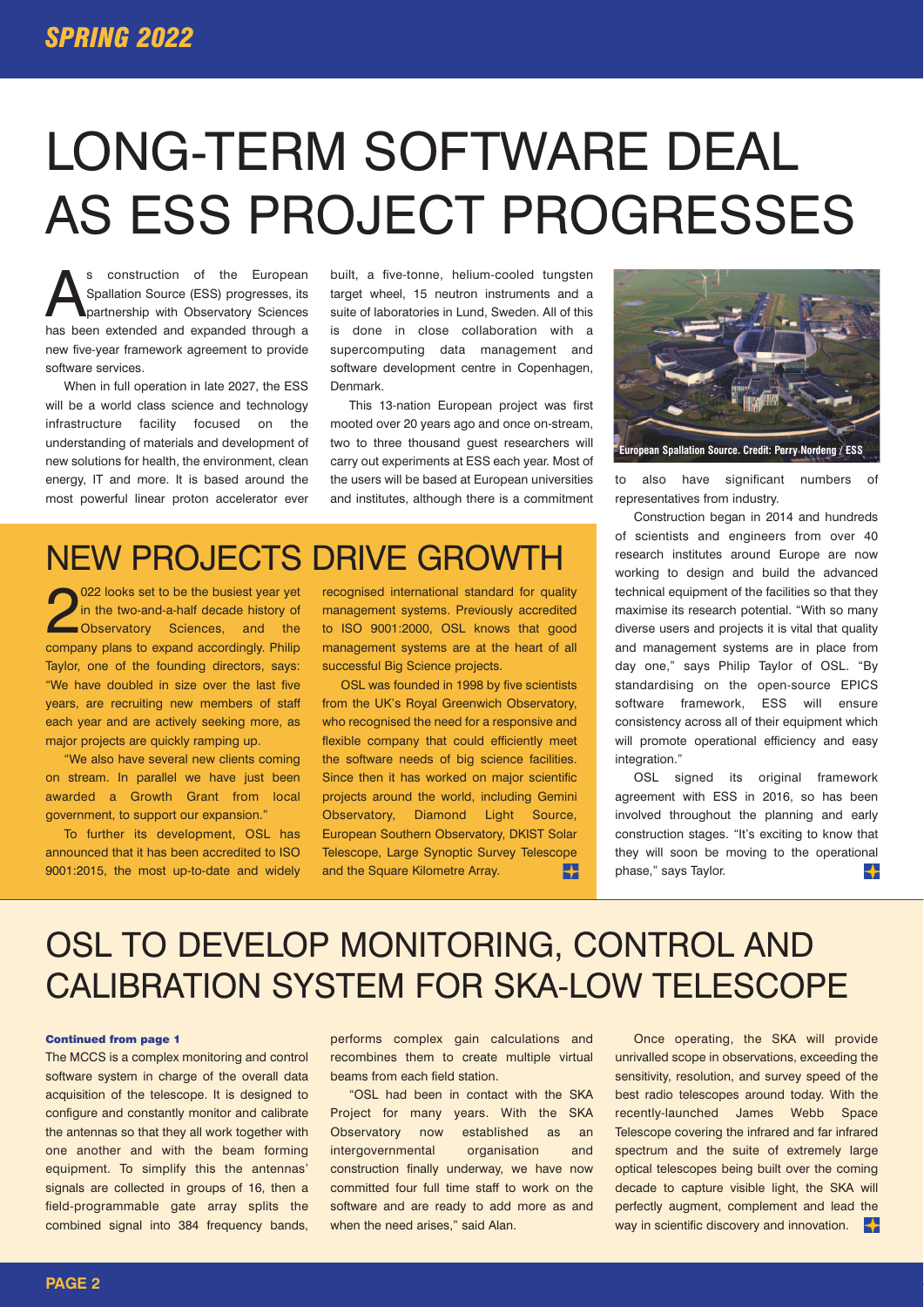

O**bservatory Sciences provides full project management and support services for public and private sector clients. This can reduce the learning curve at project implementation and achieve crucial savings in time and manpower.**

- **• Design and development of instrument and equipment control software**
- **• Technical reviews and studies of software solutions**
- **• Training and skills transfer • Systems maintenance and**
- **upgrade management • Procurement and integration**
- **• Facilities management and operation**
- **• Software commissioning and support**
- **• Project reviews**

**Observatory Sciences Ltd Office 4, 1 New Road, St Ives, Cambridgeshire PE27 5GB**

**•**

**Unit 19 Pitreavie Court Pitreavie Business Park Queensferry Road Dunfermline KY11 8UU**

**• Tel: +44(0)1223 655000 contact@observatorysciences.co.uk www.observatorysciences.co.uk**



ISO 9001 : 2015 REGISTERED

### **OUALITY** MANAGEMENT

**Certificate** No:378442021

## NEW CONTRACT SIGNED FOR TANGO SOFTWARE SUPPORT

**Observatory Sciences has<br>
agreement with the European**<br>
Synchrotron Badiation Eacility (ESBE) signed a framework Synchrotron Radiation Facility (ESRF) to provide software development effort for the TANGO community. TANGO is the open source device-oriented

controls toolkit for use with synchrotrons, lasers, physics experiments and SCADA systems, originally developed at ESRF.

Based in Grenoble, France, ESRF is an international research institution supported by a network of industrial partners. It is based around a state of the art particle accelerator, which each year is used by about 3500 scientists who collectively represent 25 or more countries. It originally developed TANGO for its own on-site use, but also made it freely available to other institutions. The TANGO software framework is now developed and used by a range of scientific facilities around the world who together form the TANGO Collaboration. A Tango Controls Steering Committee makes strategic decisions about core developments in the Tango collaboration.

A TANGO device server implements the network communication and links to a configuration database and clients. Device servers and clients can be written in Python,  $C++$ or Java. OSL has had a long involvement with TANGO software, using it to develop new custom software solutions for scientific control applications. Projects range from support for single pieces of hardware to complex control systems and graphical user interfaces.



"TANGO provides an interface for monitoring and controlling device servers running on multiple platforms distributed over a network," says Phillip Coles. "For example, we are using TANGO in our work with the Square Kilometre Array project and have also used it to control accelerator equipment supplied by Danish scientific instrument maker Danfysik."

### **Complex control systems**

TANGO is popular for Big Science projects where the control systems may comprise thousands of separate computers, networked to myriad different field controllers and other equipment. Users find it is easy to develop new functions and features to suit specific needs, and the software is put into the public domain so that others can use them too.

TANGO is expected to serve the needs of the research and technological communities for at least the next 20 years, as one of the standards for scientific distributed control systems. "It has grown from a modest start to become potentially one of the most powerful tools in control systems development," says Phillip Coles, "and OSL is now part of the TANGO core development community".  $\ddotmark$ 

### CONFERENCES PLANNED FOR 2022

### Continued from page 1

the SPIE Astronomical Telescopes Instrumentation Conference 2022, which it is hoped will be the first face-to-face meeting of its kind since the conference in Austin, Texas in 2018.

Scheduled to take place in Montréal, Canada, 17-22 July 2022, this should be the first major meeting OSL will attend since the pandemic so effectively shut down major gatherings of all kinds. The event marks a return to Montréal for this conference, which was previously held there in 2014.

Regular attendee Philip Taylor of Observatory Sciences, says: "Conferences and the face-to-face interaction they enable are the life-blood of science and research based sectors, so the live version of SPIE has been sorely missed."

#### **Presenting papers**

In the past OSL has presented papers at SPIE and had display stands in the exhibition hall, and plans to do so again at the Montréal event.

"This SPIE conference can attract up to 2000 delegates and 50-100 exhibiting companies, so it's a great shop window for us, a rare opportunity to meet both existing and prospective clients from all over the world as well as learning a lot from the conference presentations," says Taylor. ╈